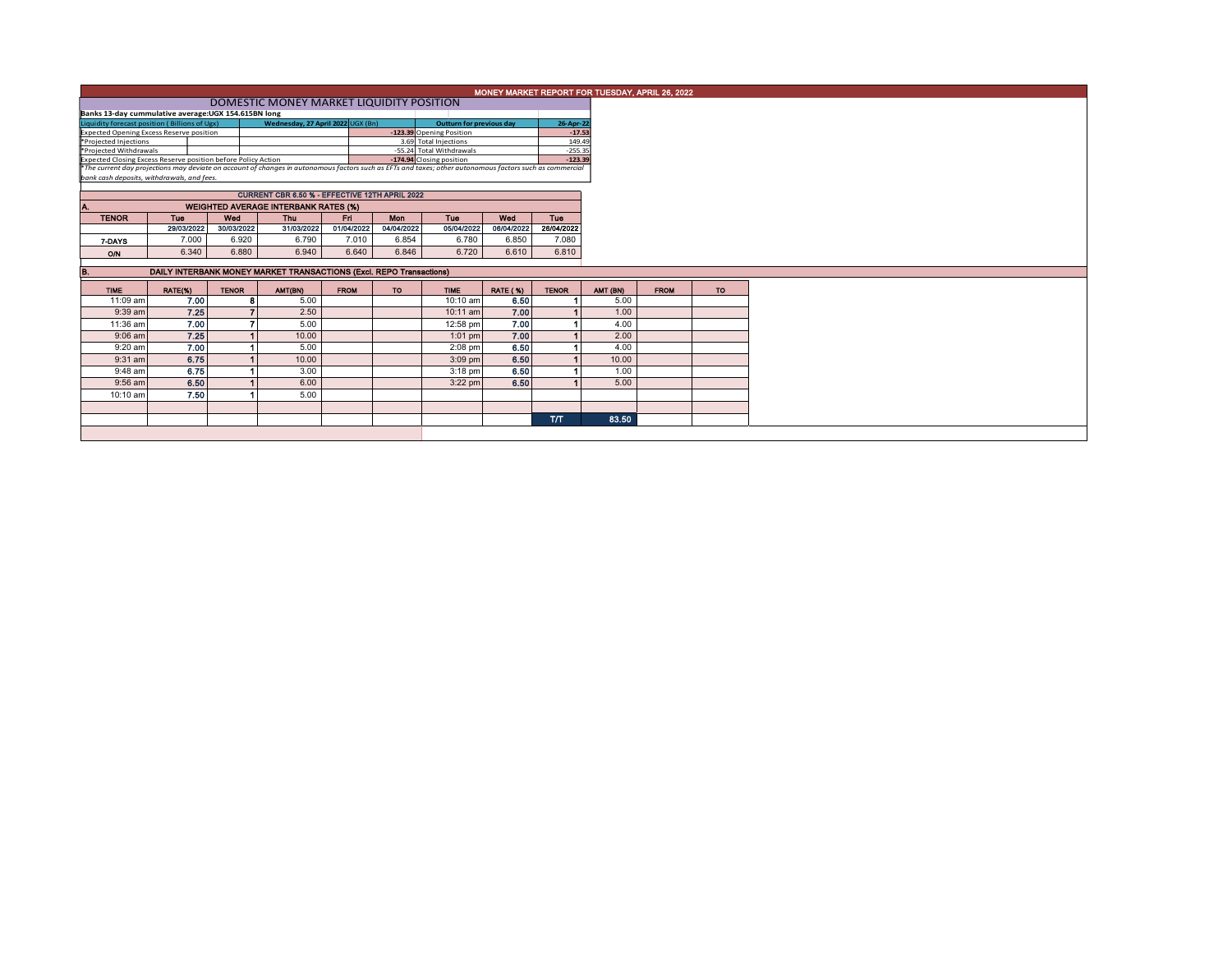| C.                                          |                                        |                          | <b>CBR AND THE 7- DAY WAR INTERBANK RATES</b>                                                  |                          |                          |                                          |                          |                                        |                                                                  |                          |                          |                                                                                                                      |            |            |            |
|---------------------------------------------|----------------------------------------|--------------------------|------------------------------------------------------------------------------------------------|--------------------------|--------------------------|------------------------------------------|--------------------------|----------------------------------------|------------------------------------------------------------------|--------------------------|--------------------------|----------------------------------------------------------------------------------------------------------------------|------------|------------|------------|
| 9.500<br>9.000                              |                                        |                          |                                                                                                |                          |                          |                                          |                          |                                        |                                                                  |                          |                          |                                                                                                                      |            |            |            |
| 8.500                                       |                                        |                          |                                                                                                |                          |                          |                                          |                          |                                        |                                                                  |                          |                          |                                                                                                                      |            |            |            |
| 8.000                                       |                                        |                          |                                                                                                |                          |                          |                                          |                          |                                        |                                                                  |                          |                          |                                                                                                                      |            |            |            |
| 7.500                                       |                                        |                          |                                                                                                |                          |                          |                                          |                          |                                        |                                                                  |                          |                          |                                                                                                                      |            |            |            |
| 7.000                                       |                                        |                          |                                                                                                |                          |                          |                                          |                          |                                        |                                                                  |                          |                          | <u>gunnelli var strande de la componente de la contexta de la componente de la componente de la componente de la</u> |            |            |            |
| 6.500                                       |                                        |                          |                                                                                                |                          |                          |                                          |                          |                                        | .                                                                |                          |                          |                                                                                                                      |            |            |            |
| 6.000                                       |                                        |                          |                                                                                                |                          |                          |                                          |                          |                                        |                                                                  |                          |                          |                                                                                                                      |            |            |            |
| 5.500                                       |                                        |                          |                                                                                                |                          |                          |                                          |                          |                                        |                                                                  |                          |                          |                                                                                                                      |            |            |            |
| 5.000                                       |                                        |                          |                                                                                                |                          |                          |                                          |                          |                                        |                                                                  |                          |                          |                                                                                                                      |            |            |            |
| 4.500<br>4.000                              |                                        |                          |                                                                                                |                          |                          |                                          |                          |                                        |                                                                  |                          |                          |                                                                                                                      |            |            |            |
| 31/03/2022                                  | 01/04/2022                             |                          | 04/04/2022<br>05/04/2022                                                                       |                          | 06/04/2022               | 07/04/2022                               | 11/04/2022               | 12/04/2022                             | 13/04/2022                                                       | 14/04/2022               | 19/04/2022               | 20/04/2022                                                                                                           | 21/04/2022 | 22/04/2022 | 25/04/2022 |
|                                             |                                        |                          |                                                                                                |                          |                          |                                          |                          |                                        |                                                                  |                          |                          |                                                                                                                      |            |            |            |
|                                             |                                        |                          |                                                                                                |                          |                          |                                          |                          |                                        |                                                                  |                          |                          |                                                                                                                      |            |            |            |
|                                             |                                        |                          |                                                                                                |                          |                          |                                          |                          |                                        | . Overnight WAR = 7-day WAR CBR rate - Upper bound - Lower bound |                          |                          |                                                                                                                      |            |            |            |
|                                             |                                        |                          |                                                                                                |                          |                          |                                          |                          |                                        |                                                                  |                          |                          |                                                                                                                      |            |            |            |
| D.                                          |                                        |                          | MONETARY POLICY OPERATIONS MATURITIES PROFILE: (28-APRIL-2022 TO 08-DECEMBER-2022)             |                          |                          |                                          |                          |                                        |                                                                  |                          |                          |                                                                                                                      |            |            |            |
| <b>DATE</b>                                 | <b>THUR</b><br>28-Apr-22               | <b>THUR</b><br>05-May-22 | <b>THUR</b><br>12-May-22                                                                       | <b>THUR</b><br>26-May-22 | <b>THUR</b><br>02-Jun-22 | <b>THUR</b><br>09-Jun-22                 | <b>THUR</b><br>07-Jul-22 | <b>THUR</b><br>04-Aug-22               | <b>THUR</b><br>18-Aug-22                                         | <b>THUR</b><br>10-Nov-22 | <b>THUR</b><br>08-Dec-22 | <b>TOTAL</b>                                                                                                         |            |            |            |
| <b>REPO</b>                                 | 562.37                                 |                          |                                                                                                | $\sim$                   |                          |                                          | $\sim$                   |                                        |                                                                  | $\sim$                   | $\sim$                   | 562.37                                                                                                               |            |            |            |
| <b>REV REPO</b>                             |                                        | $\sim$                   | $\sim$                                                                                         | $\sim$                   | $\sim$                   |                                          | $\sim$                   | $\sim$                                 | $\sim$                                                           | $\sim$                   | $\sim$                   |                                                                                                                      |            |            |            |
| <b>BOU BILL/DEPO A</b>                      | 82.22                                  | 537.46                   | 16.10                                                                                          | 20.30                    | 10.00                    | 215.03                                   | 48.05                    | 33.00                                  | 26.60                                                            | 15.00                    | 22.13                    | 1.025.89                                                                                                             |            |            |            |
| <b>TOTALS</b>                               | 644.60                                 | 537.46                   | 16.10                                                                                          | 20.30                    | 10.00                    | 215.03                                   | 48.05                    | 33.00                                  | 26.60                                                            | 15.00                    | 22.13                    | 1,588.27                                                                                                             |            |            |            |
|                                             |                                        |                          | Total O/S Deposit Auction & BOU Bill balances held by BOU up to 08 December 2022: UGX 1,026 BN |                          |                          |                                          |                          |                                        |                                                                  |                          |                          |                                                                                                                      |            |            |            |
|                                             |                                        |                          | Total O/S Repo, Reverse Repo, BOU Bill balances held by BOU: UGX 1,588 BN                      |                          |                          |                                          |                          |                                        |                                                                  |                          |                          |                                                                                                                      |            |            |            |
|                                             | (EI) STOCK OF TREASURY SECURITIES      |                          |                                                                                                |                          | EII)                     | <b>MONETARY POLICY MARKET OPERATIONS</b> |                          |                                        |                                                                  |                          |                          |                                                                                                                      |            |            |            |
|                                             | LAST TBIILS ISSUE DATE: 13-APRIL-2022  |                          |                                                                                                |                          |                          |                                          |                          | (VERTICAL REPOS, REV-REPOS & BOU BILL) |                                                                  |                          |                          |                                                                                                                      |            |            |            |
|                                             | On-the-run O/S T-BILL STOCKs (Bns-UGX) |                          | 5.283.06                                                                                       | 27/04/2022               | OMO                      | <b>ISSUE DATE</b>                        | <b>AMOUNT</b>            | <b>WAR</b>                             | <b>RANGE</b>                                                     | <b>TENOR</b>             |                          |                                                                                                                      |            |            |            |
|                                             | On-the-run O/S T-BONDSTOCKs(Bns-UGX)   |                          | 21.820.81                                                                                      | 27/04/2022 REPO          |                          | 11-Mar                                   | 180.00                   | 6.500                                  |                                                                  |                          |                          |                                                                                                                      |            |            |            |
| 27,103.87<br>TOTAL TBILL & TBOND STOCK- UGX |                                        |                          |                                                                                                |                          | <b>REPO</b>              | 14-Mar                                   | 87.00                    | 6.500                                  |                                                                  |                          |                          |                                                                                                                      |            |            |            |
| O/S=Outstanding                             |                                        |                          |                                                                                                | <b>REPO</b>              | 15-Mar                   | 270.00                                   | 6.500                    |                                        |                                                                  |                          |                          |                                                                                                                      |            |            |            |
| <b>MATURITY</b>                             | <b>TOTAL STOCK</b>                     | <b>YTM (%)</b>           | <b>CHANGE IN</b>                                                                               |                          | <b>REPO</b>              | 17-Mar                                   | 168.00                   | 6.500                                  |                                                                  |                          |                          |                                                                                                                      |            |            |            |
|                                             | (BN UGX)                               | AT CUT OFF*              | $\mathsf{NTM}$ (+/-)                                                                           |                          | <b>REPO</b>              | 23-Mar                                   | 110.00                   | 6,500                                  |                                                                  |                          |                          |                                                                                                                      |            |            |            |
| 91                                          | 88.22                                  | 6.601                    | 0.100                                                                                          |                          | <b>REPO</b>              | 28-Mar                                   | 496.00                   | 6.500                                  |                                                                  |                          |                          |                                                                                                                      |            |            |            |
| 182                                         | 378.19                                 | 8.489                    | 0.357                                                                                          |                          | <b>REPO</b>              | 29-Mar                                   | 136.00                   | 6.500                                  |                                                                  |                          |                          |                                                                                                                      |            |            |            |
| 364                                         | 4.816.64                               | 9.180                    | $-0.410$                                                                                       |                          | <b>REPO</b>              | 30-Mar                                   | 300.90                   | 6.500                                  |                                                                  |                          |                          |                                                                                                                      |            |            |            |

5YR 1,119.91 14.390 1.390 BOU BILL 31-Mar - 20.08 7.103 56 <sup>0</sup>

800 BILL 14-Apr - 5.98 7.104 28<br>BOU BILL 14-Apr - 212.71 7.109 56<br>BOU BILL 14-Apr - 47.25 7.357 34 BOU BILL | 14-Apr | 212.71 | 7.109 | 56 BOU BILL 14-Apr - 47.25 7.357 84 REPO | 19-Apr | 182.00 | 6.500 | 2 REPO | 22-Apr - 195.00 | 6.**500** | 6 REPO 25-Apr - 195.00 6.500 3<br>REPO 26-Apr - 172.00 6.500 2

26-Apr - 172.00 6.500 2

WAR-Weighted Average Rate

2YR 595.21 11.000 1.000 REPO 31-Mar - 527.00 6.500 7 3YR - 12.090 -1.010 BOU BILL 31-Mar - 30.04 6.906 28

10YR 10,689.66 14.000 0.261 BOU BILL 31-Mar - 20.83 9.000 252 15YR 9,181.69 14.390 -1.510 REPO 07-Apr - 253.00 6.500 7 3 | 20YR | 234.34 | 15.900 | 0.400 | REPO | 11-Apr - 383.00 | 6.500 | | 3<br>Cut OFF is the lowest price/ highest yield that satisfies the auction awarded amount. | REPO | 14-Apr - 393.00 | 6.500 | | | | | | | | | | | | | |